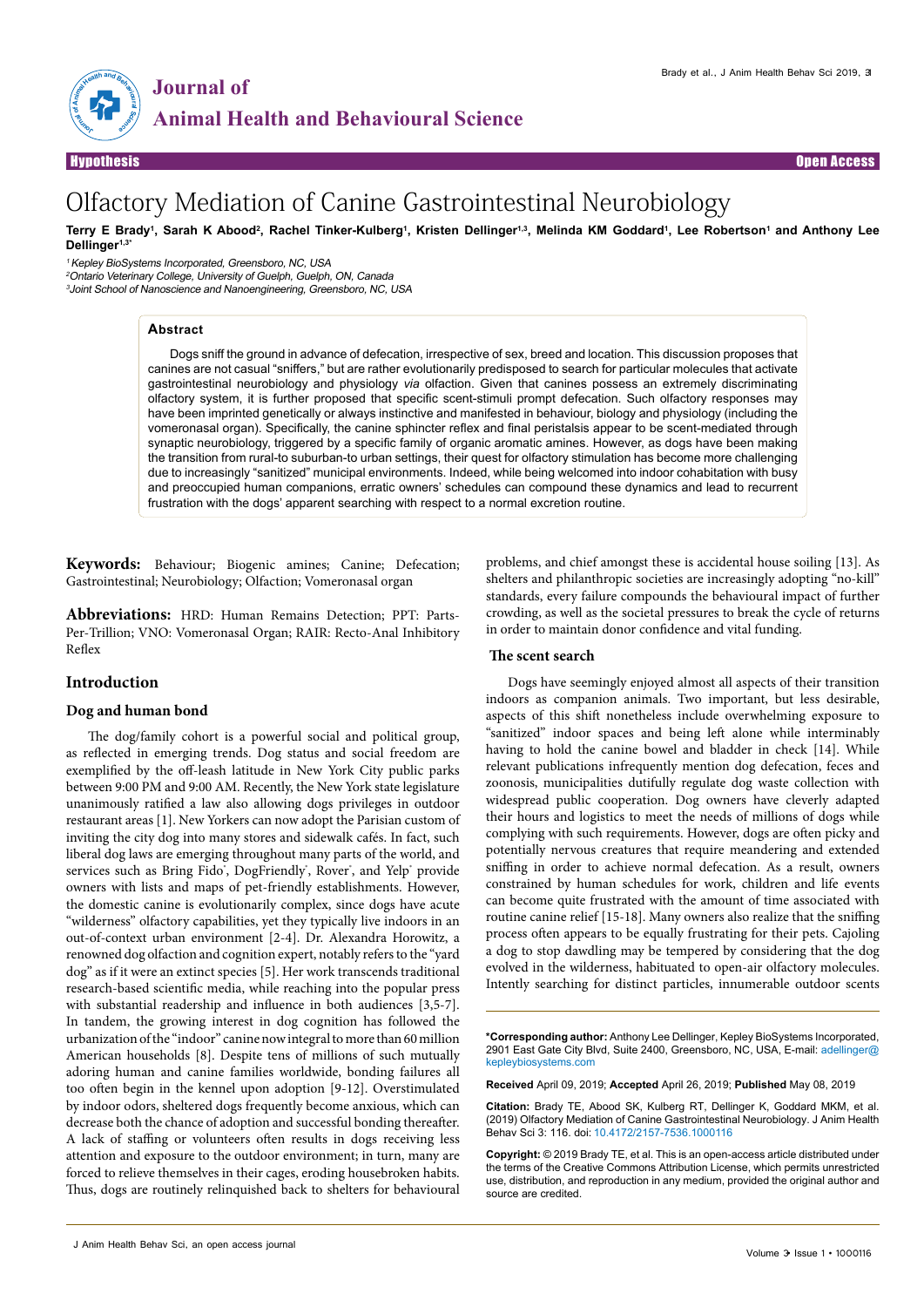(nearly absent indoors) often appear to erratically and repeatedly shift a dog's attention. Nevertheless, as an expert in molecular detection [19,20], the canine's frequently unrelenting search may be explained as a primal effort to locate specific decay molecules that were once abundant and plentiful. Contrary to popular assumptions, this behaviour is not associated with "marking" or otherwise seeking prior excrement of other dogs in the vicinity. Concrete jungles with sparse vegetation in "sanitized" metropolitan environments, coupled with diligent waste removal operations that effectively purge aromatic signalling molecules, can lead to longer searches that challenge dogs to accomplish defecation in a timely fashion [21,22].

## **Canine olfaction**

Both the sensitivity and specificity of canine olfactory capabilities have been well-documented [23-28]. As such, canine scent detection has been proven in a myriad of applications; whereby, service dogs routinely recognize signature chemicals in explosives [23,29] and drugs [30]; track forensic evidence [31,32]; and assist in some disease diagnostics [25,33-37]. Identifying and locating particles at Parts-Per-Trillion [PPT; three orders of magnitude more sensitive than current instrumentation; [25,38], dogs would thus be capable of detecting a single droplet diluted in 20 Olympic-size pools [25]. Renowned feats include the work of cadaver dogs, which are capable of Human Remains Detection (HRD) long after death, despite burial, submersion in water, or attempted concealment [39-41]. Dogs characteristically detect volatile compounds produced by organisms and associated with molecular death, as evidenced by spontaneously rubbing their snouts at the sites of decayed animals, absent any otherwise discernible evidence. In the case of HRD, such identification is elicited by a set of volatile organic aromatic amines that linger for an indeterminate period [42].

# **Vomeronasal organ**

The canine Vomeronasal Organ (VNO) was examined extensively [43-46] and determined to be a robust and highly vascularized anatomical adaptation of the dog's olfactory system; however, before and since, there has been a paucity of further VNO research. That said, the VNO in dogs is developed and prominent, yet it belies simple evolutionary explanation [43]. Located in the roof of the canine mouth, the VNO has been classified as a secondary olfactory organ capable of detecting chemical signals released from conspecifics and food flavors [47,48], perhaps best described as sensing a combination of taste and smell. The VNO in long-snouted dogs is especially prominent and proportional, representing a large olfactory, gustation and neurobiological center at the apex of external stimuli. While human gustation and taste have been well characterized, the canine experience has been somewhat left to speculation. Most dogs typically devour mouthfuls of food in a voracious manner, and little time is given to mastication or the ostensible savoring of taste sensations [49]. Aromatic signals obtained from food are nonetheless amplified by the VNO; yet in contrast to food consumption, prolonged bone chewing may provide a much greater source of canine gustatory stimulation.

# **Canine olfaction, neurobiology and gastrointestinal reflexes**

The olfaction-synaptic gastric link was notably demonstrated by Pavlov as a conditioning response to ringing a bell in association with scent stimuli. However, the observed response was simple salivation, secondary to smelling/association with food for the dog [50]. More recently, many have described distinct, bidirectional signalling between the gut and brain [51-57]. This pathway is essential for wellbeing, providing on-going feedback with respect to digestive status and the

recognition of hunger or satiety, as well as imbalances or pathogens impeding ingestion that may reach awareness of discomfort. Described as the "gut-brain axis," these pathways are hormonal, immunologic and neural (*via* the central and enteric nervous systems). Humans likewise experience these connections, as evidenced by the relationships between anxiety, stress, sudden bowel movements, and the ultimate awareness of dyspepsia. Whereas, the rectum and the colon serve as reservoirs for gastric luminal contents, the link between intestinal motility and the central nervous system has also been well established; for example, just as the ability to decipher when and where defecation is appropriate has proven to be critical for survival and social acceptability [58]. Gastrointestinal motility is modulated by a number of colonic reflexes [59], and the activity in one part of the gut can affect others. For instance, feeding has been previously reported to increase proximal duodenal tone in canines; thus, reducing the capacity and prompting receptive relaxation of the colon, indicative of a gastrocolonic reflex [60].

# **Linking olfaction to neurobiology and gastrointestinal processes**

The human brain perceives and interprets odors differently from all other senses; such as, pleasant cooking aromas that stimulate hunger and familiar scents that awaken memories by association. Conversely, many volatile aromatic amines at high concentrations can induce human retching. Clearly, the olfactory transmission and information exchange in the brain stem appears to be linked to the physiology of the autonomic and somatic nervous systems [61]. While further dynamics of these links remain the subject of scientific debate, the scent-brainstomach relationship is arguably self-evident. In turn, the somatic nervous system regulates body movement through control of skeletal muscles and orients the organism to its environment through the reception of external stimuli, such as vision, hearing, taste and smell [62]. The myenteric plexus is the major nerve to the gastrointestinal tract that communicates with the central nervous system in response to an array of digestive conditions; these include colon distention, which would alert the brain when the bowel needs relief. In turn, fibers in the somatic nerve (pudendal) of the pelvic floor and anus respond to specific triggers to initiate the final-phase defecation reflex. Given the array of inputs to the somatic nervous system, an olfactory stimulant is consistent with this neurobiological process and could likewise initiate the defecation reflex in a similar fashion. In the canine, the olfactory response appears remarkable in both final peristalsis (voluntarily releasing the bowel) and in prompting the defecation reflex. Sniffing the ground occurs universally and consistently appears to activate the somatic nervous system; it is thus biologically and conceptually plausible that an olfactory stimulus is linked to the somatic defecation reflex. Notably, dogs also typically appear to lose interest in olfactory stimulation immediately following excretion.

# **Evolutionary milieu**

As a context for these observations, canine evidence suggests that the species has developed over the last 35 million years with consistently carnivorous characteristics [63]. Such traits have included eating spoiled meat throughout its evolution without becoming a carrion-dependent species, as decay (and consequent volatile emissions producing characteristic olfactory stimulants) would have occurred on the cellular level immediately following expiration of the hunted or scavenged organisms were evolving at the same time [42]. These distinctive "decay" molecules have been associated with a family of volatile aromatic amines that have been manifested in varying concentrations

#### Page 2 of 7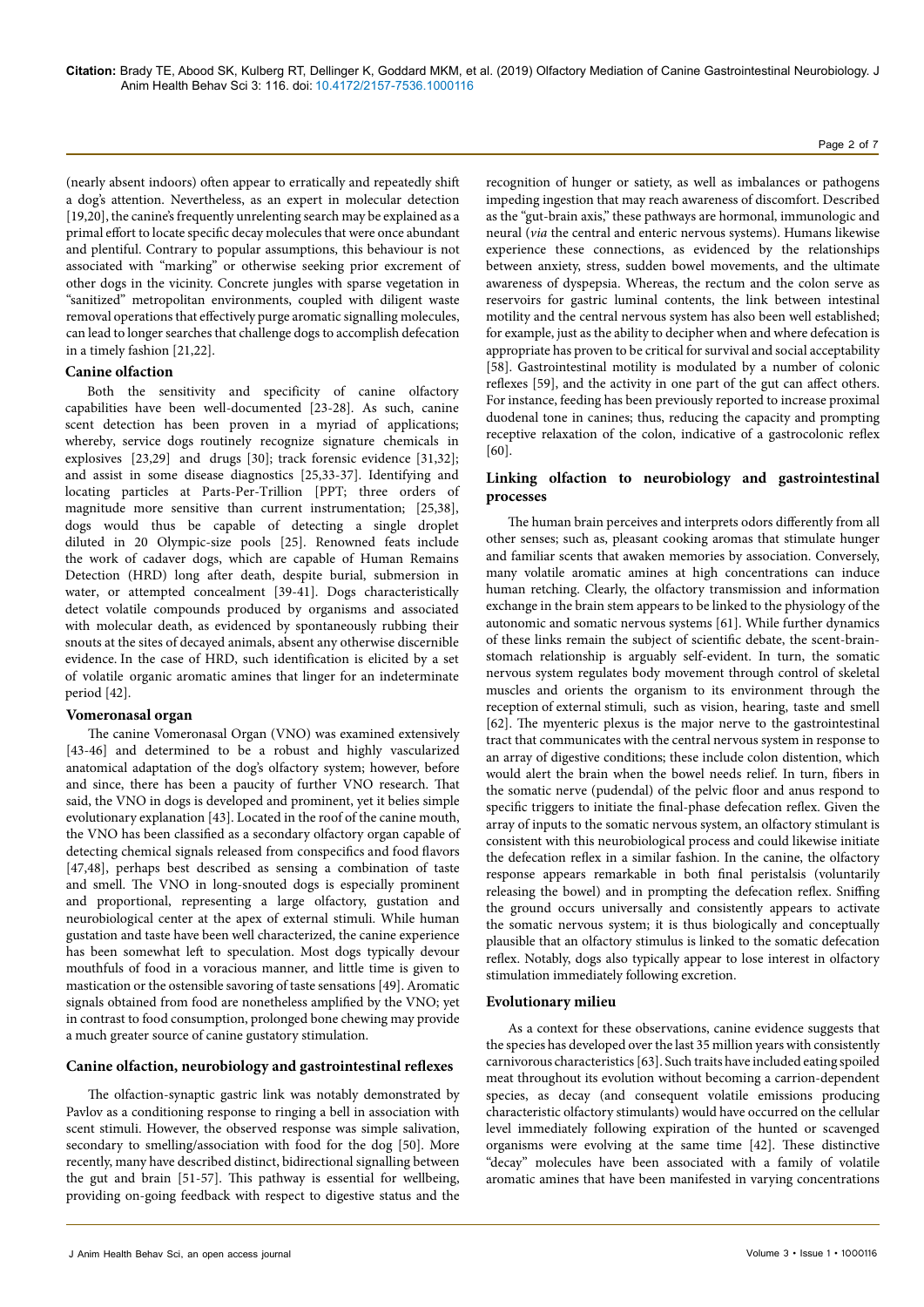and combinations over time [64]. As such, organic particles generated by the decomposition of animal carcasses, dense forestry, and plants, unique to parasitic acceleration, all produce pungent aromas. Specific olfactory receptors have evolved for these molecules, which are recognized in milliseconds by the synaptic pathway of the canine brain. The brain/gut neurobiological signals are likewise instantaneous, but peristalsis requires time for sphincter relaxation and bowel relief. Other species, especially carrion-eating creatures (e.g. condors, hyenas, jackals, leopards, lions, raccoons, seagulls, wolves, etc.) that hunt to feed, have also demonstrated exceptional sensitivity to these aromatic amines emitted from decayed flesh, including arthropods and gastropods, albeit the latter in undersea environments [65-68]. In fact, the apparent attraction appears to be shared among all predators and scavengers with chemosensory capabilities to associate these particles with sustenance. Crustaceans, in particular, have provided a model for demonstrating carrion-scavenging specificity in the laboratory and field. Nocturnal-foraging crustaceans chemotactically locate potential food sources, consistently entering traps with bait containing/releasing these amines. Crabs, lobsters and crayfish (in the wild, captive and in aquaculture) readily consume calcium-based matrices infused with these volatile amines in the absence of flesh or other organic matter [69]. With respect to dogs, they are drawn to pungent odors, including human sweat, tires, and urine [70,71]. As noted, from hunting to eating to gnawing bones, volatile biogenic amines have played a central role in the canine experience: These molecules have also been evolutionarily ubiquitous when dogs have been seeking to achieve bowel relief for millennia. However, urban planning and waste management have gradually diminished the sources of aromatic amines from the environment where tens of millions of dogs share human dwellings and the "outdoor" spaces needed for routine elimination in municipalities, worldwide. Obviously, dogs vary, and some breeds more efficiently and reliably detect such molecules, indicating a range of canine responses to stimulating particles (parts per billion *vs*. trillion; [38]). However, the inexorable presence of such organic compounds, combined with the resolute determination of dogs "sniffing" as a precursor to bowel relief, suggest that these are in fact the biogenic amines that provide olfactory stimulation for final canine peristalsis.

### **Aromatic amines and bone gnawing**

A strong association between aromatic amines and canine digestion plausibly evolved with bone gnawing; whereby, prey bones have provided marrow and calcium nutrients and no doubt fostered dental health while releasing aromatic amines sufficient to not only attract canines in the first instance, but also to characteristically bury, locate and later retrieve them. Chewing is inherently linked to gastrointestinal stimulation and ultimately neurobiological signalling for bowel relief. Neurotransmitters, in particular, also require calcium ions, possibly in abundance, to reach the brain/gut pathways that credibly imprinted these instinctive reflexes. As a predator, the canine jaw and teeth clearly adapted to gnawing with powerful mastication muscles that can produce over 1,600 newtons of force [72]. As gnawing gradually micronizes bones into particulates mixed with saliva, it provides a requisite bath for the canine VNO. While hunger is the primary motivation of hunting and scavenging animals, domestic dogs generally do not hunt to feed, and their consumption of meat is a distinct behaviour from bone chewing [73]. Indeed, mastication of bones (and other dense materials) has been a generally acknowledged canine trait consistent with the VNO function.

# **Recto-Anal Inhibitory Reflex (RAIR)** *vs***. Olfactory stimulation**

The retention and subsequent release of gut contents following

universal "sniffing" in advance of defecation yields compelling evidence of linkage to the canine olfactory bulb. The defecation reflex triggers two main sphincters around the anal canal: the internal sphincter (which cannot be controlled voluntarily) and the external sphincter (a skeletal muscle which can be controlled) [74,75]. The reflex also controls when the internal sphincter relaxes and the external sphincter contracts [76]. However, the apparent ability to "sniff" for extended periods of time and seemingly ignore a myriad of scents while "searching" suggests a Recto-Anal Inhibitory Reflex (RAIR), in response to rectal distention, in the absence of specific olfactory stimulation. RAIR allows the animal to delay defecation by moving the stool backward slightly and reducing the urge to defecate [77]. Upon stimulation, the canine can then activate voluntary muscles to initiate movement of the stool forward and outside of the body. Such behaviour associating the canine's "sniff search" prior to relief [78], further suggests that particular aromatic amines induce these reflexes and facilitate elimination. Notably, dogs have been used as pudendal nerve test models in the search of human methods for neurobiological repair due to disease and injury [79,80]. Such controlled experiments have shown that this neuro-pathway, when disturbed, readily malfunctions in dogs [81,82]. The myenteric plexus (or signalling) of the colon and the pudendal nerve systems are separate neurobiological pathways, requiring bidirectional synaptic signalling. It may follow that the olfactory-stimulating prerequisites also require both systems to respond independently, (e.g. final peristalsis and anus/ sphincter reflex from the nerve bundle) for canine defecation.

# **Testing the Hypothesis: Field Trials Using Synthetic Aromatic Amines**

To examine this linkage, specific botanical and organic amines theorized to be sought by the "sniffing" canine in advance of defecation were identified and evaluated. The formulation was refined using an array of naturally occurring molecules. By placing a drop on the back of the hand, allowing to air dry, and washing vigorously with soap and water in the laboratory, the family dog's response without prompting upon returning home helped isolate key ingredients. Upon selection, an optimized (most consistent response) combination of aromatic biogenic amines was then placed on the dog's front paw following a routine digestion period (e.g. "time-to-let-the-dog-out" or "time-towalk-the-dog") in a series of tests. As a note, the solution is odorless to humans but typically yields considerable canine sniffing and tracking. Such controlled aromatic amine exposure generally accelerated canine bowel relief following application just prior to giving access to "outdoor" locations. That is, further proof-of-concept trials engaged a sampling of volunteers and their dogs to see if the solution could expedite canine defecation in real world circumstances. Field test materials and tracking sheets were provided to participants with a simple protocol so as not to distract their dogs; all of which were responsive to the material – across a broad range of sizes and ages. Most achieved an improvement in the timeliness of the defecation reflex over seven daily applications (once, but occasionally twice, a day). In some instances, no discernible differences were noted by owners; however, the testing occurred during the winter months when some acknowledged they could not always observe the dogs due to darkness. In more controlled testing with daily use over a longer period (>80 tests) with a Labrador, the defecation times decreased to less than 2 minutes, from paw application to elimination; with a mean of 1:47 (± 36 seconds) (Figure 1). Average Defecation Times  $(T<sub>n</sub>)$  without treatment were typically greater than 5 minutes (Figure 1). The three fastest observed  $T_p$  were 42, 52, and 53 seconds (average=49.0 seconds), and the three slowest observations  $(T<sub>n</sub>)$  were 175, 181, and 186 seconds (average=180.7 seconds) (Figure 1). Overall, spanning 88

#### Page 3 of 7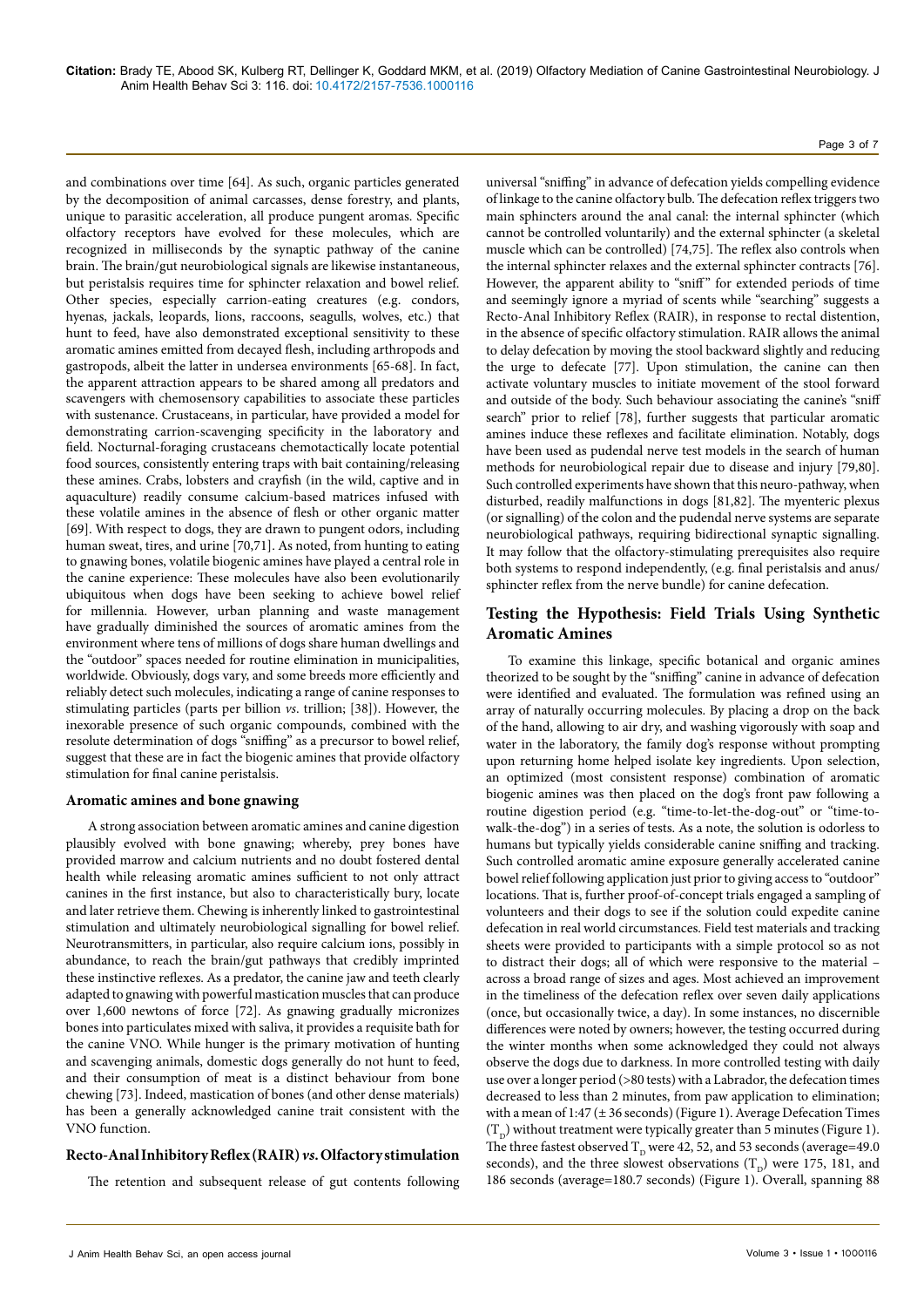tests, the stimulant solution reduced the  $T<sub>D</sub>$  by 64% when compared to average untreated times (Figure 1). Comparable observations were made in a second set of controlled evaluations with smaller breeds, including a Yorkshire Terrier (4 years of age); Miniature Doberman (9 years); Jack Russel Terrier (1.5 years); and a Beagle (6 years), (Figure 2). Additional trials with a sampling of larger breeds yielded similar findings with a Golden Retriever (8 years of age); Weimaraner Pit Bull Mix (4 years); Rottweiler Australian Shepherd Mix (5.5 years); Labrador (4 years); and a Rhodesian Ridgeback (8 months). The field evaluator with a Labrador (4 years of age) reported typically needing to "walk the entire perimeter of the yard prior to elimination" requiring between 10 to 15 minutes prior to the testing. During the trial, the Labrador improved to an average time from drop administration to defecation of 4 minutes and 57 seconds (Figure 3). The research team and the volunteer dog owners found generally improved response times, i.e., consistent  $(T_0)$  *vs*.  $(T_D)$ . Field evaluators perceived 75% of the daily tests to result in faster defecation times; while 21% were viewed as similar or unchanged; and 4% were perceived as slower (Figure 4). Notably, the slower responses were observed at the beginning of the trials, primarily occurring on days 1 and 2. In every test, the experiment was concluded when the animal defecated; and in nearly 90% of the evaluations, the dogs defecated and urinated. The trials were performed for at least seven days at the owners' (and presumably the dogs') preferred times of day. While some tests improved over time, the age, breed, sex, and location (i.e., rural, urban, city, backyard, or on leash) did not appear to affect the results of the evaluation. While one cannot ignore a conditioning aspect of the drop placement and the dogs' responses to their owners, the perceived confidence in overall defecation reflexes improved with daily use.

# **Next Steps: Real World Kennel Testing**

The behavioural and environmental objective of developing this scent stimulant was to examine the potential for controlled exposure to "sniff-search" target molecules to accelerate routine canine defecation while improving dog waste management (e.g. owner management of when and where). A broader humane and societal goal would be to reduce the number of adoption failures and shelter returns due to indoor soiling. In effect, faster and more consistent "dog walking" to



**Figure 1:** Field trial with a black Labrador (2.5 years of age); A) The average control 321 time (untreated) to defecation was 300-seconds. One drop of stimulant solution was placed on 322 the dog's front paw and recorded as T0, and the time required for defecation (TD) was recorded 323 for each test. The average TD across all observations (n=88) was 107 seconds (64% faster than 324 the untreated TD); the average of the three fastest TD was 49 seconds (86% faster than the 325 untreated TD); B) Indicates the breed, sex, weight, age, setting and preferred elimination 326 surface and location. C) Includes average untreated TD, treated TD and owner perceptions 327 from the field questionnaire.



**Figure 2:** Field trials with four breeds weighing less than 50-lbs (Yorkshire Terrier, Miniature Doberman, Jack Russell Terrier, and Beagle); A) The average untreated elimination time (red) for each dog was established by the field evaluator; Each trial consisted of seven unique tests; One drop of stimulant solution was applied to the dog's front paw at T0, and the evaluator measured the time; Upon defecation, the time was recorded as TD; Gray bars represent the average TD across the seven-day trial; B) Indicates the animal information average untreated/treated elimination times, and percent change in TD *vs*. untreated tests (2018).



**Figure 3:** Field trials with five breeds weighing greater than 50-lbs (Golden Retriever, Weimaraner Pit Bull Mix, Rottweiler Australian Shepherd Mix, Black Labrador, and Rhodesian Ridgeback); A) The average untreated elimination time (red) for each dog was established by the field evaluator. Each trial consisted of seven unique tests. One drop of stimulant solution was applied to the dog's front paw at T0, and the evaluator measured the time. Upon defecation, the time was recorded as TD. Gray bars represent the average TD across the seven-day trial; B) Indicates the animal information, average untreated/treated elimination times, and percent change in TD *vs.* untreated tests. (2019).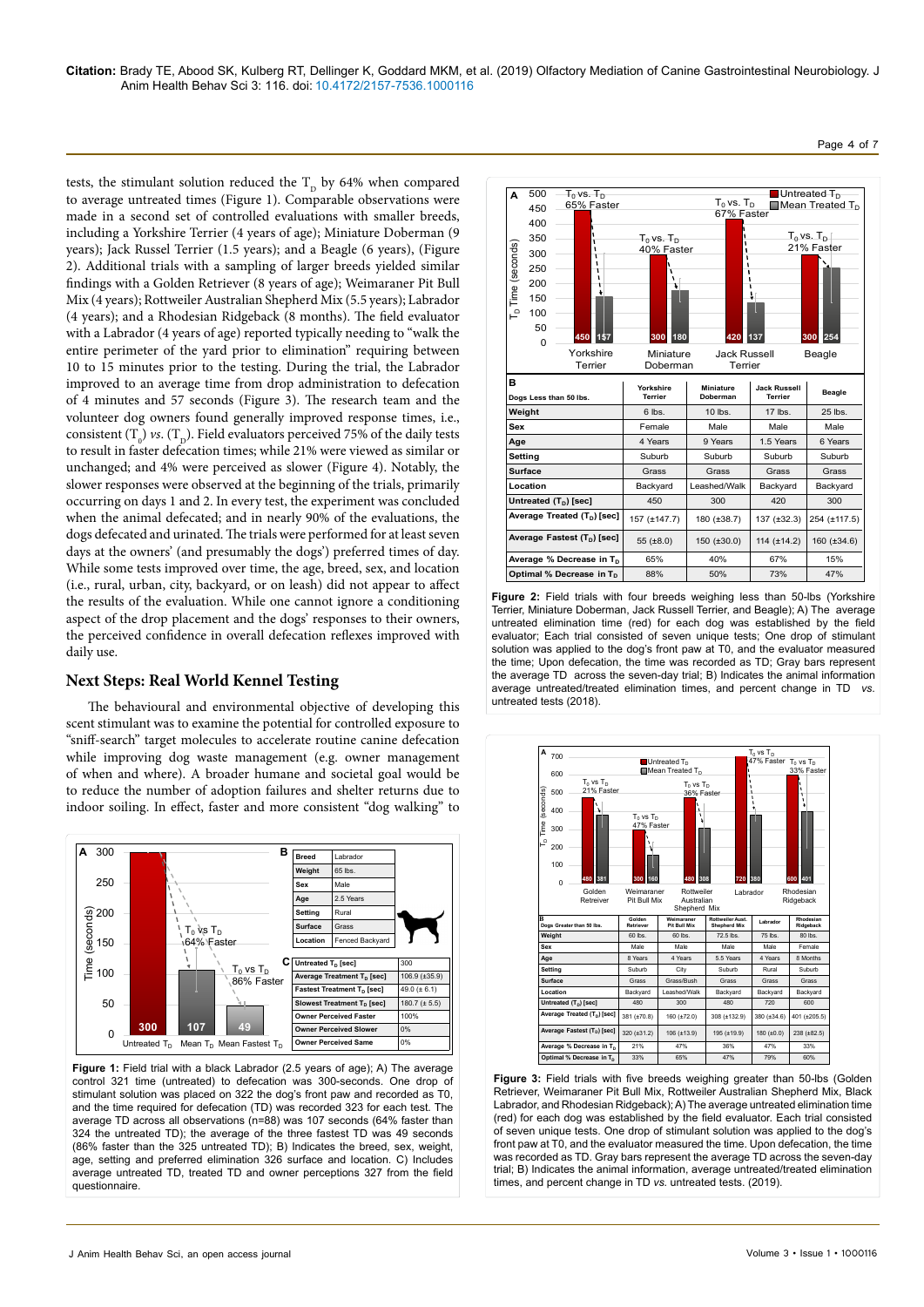

leverage limited shelter resources could facilitate the adjustment from "kennel life" to conditions in a new family environment [83]. That is, establishing pre-adoption and subsequent routines for more rapid and predictable dog defecation using the solution could play a critical role in prevention of indoor soiling accidents, decreasing the likelihood of adoption returns to the shelter. Over time, this technology could potentially prevent innumerable dogs from being relinquished or euthanized due to such incidents[46,84,85].

# **Discussion and Conclusion**

Gastrointestinal health and defecation consistency are critical factors inextricably linked to the human:animal bond. This work to relate olfaction to canine gastrointestinal neurobiology is ongoing - and further studies are needed to examine the breadth of olfactory effects on canine behaviour, psychology and even disease states, including potential corollaries to pheromones and other volatile amines driving canine behaviour and socialization.

## **Authorship Statement**

The canine "sniff-smell" target molecule hypothesis was conceived by TEB. ALD designed field research and data collection. TEB prepared the first draft. RTK and ALD performed literature review and reference documentation. All authors contributed to the new body of material and findings. All authors contributed to the manuscript and referenced material. MKMG refined and elucidated the thesis of this work. ALD, RTK, KD and LR performed early formulations and canine experimentation. SKA provided DVM and gastric expertise. ALD supervised the findings of this work.

#### **Conflict of Interest Statement**

TTEB and ALD are founder members of Kepley BioSystems, Inc. ([kepleybiosystems.com](http://kepleybiosystems.com/)). RTK, KD, MKMG and LR are also members of the Kepley BioSystems, Inc. team. SKA is Assistant Professor of Clinical Nutrition at the Ontario Veterinary College, University of Guelph and Owner of Sit, Stay, Speak Nutrition, LLC which specializes in nutritional coaching. The group has been working for several years to identify and select specific biogenic amines while developing synthetic delivery matrices for attracting crustaceans, which provided a framework for formulating them for dogs.

#### **Ethics Statement**

Any animal based included in this study were pet dogs voluntarily tested by their owners in their own homes.

#### **Acknowledgements**

The volunteer owners and their dogs contributed significantly with their time, patience and feedback in the preliminary field testing cited herein.

#### **References**

1. New York City Department of Health (2015) Notice of adoption of proposed amendments to title 24 of the rules of the city of New York.

Page 5 of 7

- 2. [Edensor T \(2007\) Sensing the ruin. The Senses and Society 2: 217-232.](https://doi.org/10.2752/174589307X203100)
- 3. Horowitz A (2010) Inside of a dog: what dogs see, smell, and know. Simon and Schuster
- 4. [Henshaw V \(2013\) Urban smellscapes: understanding and designing city smell](https://doi.org/10.4324/9780203072776)  [environments. Routledge. Taylor and Francis.](https://doi.org/10.4324/9780203072776)
- 5. Horowitz A (2016a) Being a dog: following the dog into a world of smell. Simon and Schuster.
- 6. Horowitz A, Hecht J, Dedrick A (2013) Smelling more or less: investigating the olfactory experience of the domestic dog. Learning and Motivation 44: 207-217.
- 7. Horowitz A (2016b) Canis familiaris: companion and captive. In Gruen, L (Ed) (2014) The Ethics of Captivity. Oxford University Press, USA.
- 8. American Pet Products Association (APPA) (2018) 2017-2018 APPA national pet owners' survey statistics: pet ownership and annual expenses survey. American Pet Products Association Inc.
- 9. [Kass PH, New Jr JC, Scarlett JM, Salman MD \(2001\) Understanding animal](https://doi.org/10.1207/S15327604JAWS0404_01)  [companion surplus in the United States: Relinquishment of nonadoptables to](https://doi.org/10.1207/S15327604JAWS0404_01)  [animal shelters for Euthanasia. J Appl Anim Welfare Sci 4: 237-248.](https://doi.org/10.1207/S15327604JAWS0404_01)
- 10. [Marston LC, Bennett PC \(2003\) Reforging the bond-towards successful canine](https://doi.org/10.1016/S0168-1591(03)00135-7)  [adoption. Appl Anim Behav Sci 83: 227-245.](https://doi.org/10.1016/S0168-1591(03)00135-7)
- 11. [Mondelli F, Previde PE, Verga M, Levi D, Magistrelli S, et al. \(2004\) The bond](https://doi.org/10.1207/s15327604jaws0704_3)  [that never developed: adoption and relinquishment of dogs in a rescue shelter.](https://doi.org/10.1207/s15327604jaws0704_3)  [J Appl Anim Welfare Sci 7: 253-266.](https://doi.org/10.1207/s15327604jaws0704_3)
- 12. [Herron ME, Lord LK, Hill LN, Reisner IR \(2007\) Effects of preadoption](https://doi.org/10.2460/javma.231.4.558) [counseling for owners on house-training success among dogs acquired from](https://doi.org/10.2460/javma.231.4.558) [shelters. J Am Vet Med Assoc 231: 558-562.](https://doi.org/10.2460/javma.231.4.558)
- 13. [Segurson SA, Serpell JA, Hart BL \(2005\) Evaluation of a behavioral assessment](https://doi.org/10.2460/javma.2005.227.1755) [questionnaire for use in the characterization of behavioral problems of dogs](https://doi.org/10.2460/javma.2005.227.1755) [relinquished to animal shelters. J Am Vet Med Assoc 227: 1755-1761.](https://doi.org/10.2460/javma.2005.227.1755)
- 14. [Tomlinson C \(2016\) Toileting troubles part 1: factors influencing house soiling in](https://doi.org/10.12968/coan.2016.21.6.351) [cats and dogs. Companion Animal 21: 351-357.](https://doi.org/10.12968/coan.2016.21.6.351)
- 15. [Hubrecht RC, Wickens S, Kirkwood J \(1995\) The welfare of dogs in human](https://doi.org/10.1017/9781139161800.014) [care. In The Domestic Dog. Cambridge University Press 180-198.](https://doi.org/10.1017/9781139161800.014)
- 16. [Dotson MJ, Hyatt EM \(2008\) Understanding dog-human companionship. J](http://dx.doi.org/10.1016/j.jbusres.2007.07.019) [Business Res 61: 457-466.](http://dx.doi.org/10.1016/j.jbusres.2007.07.019)
- 17. [Voith VL \(2009\) The impact of companion animal problems on society and the](http://dx.doi.org/10.1016/j.cvsm.2008.10.014) [role of veterinarians. Veterinary Clinics of North America: Small Anim Prac 39:](http://dx.doi.org/10.1016/j.cvsm.2008.10.014) [327-345.](http://dx.doi.org/10.1016/j.cvsm.2008.10.014)
- 18. [Gross M \(2015\) Natural waste: canine companions and the lure of inattentively](https://doi.org/10.1080/23251042.2014.965402) [pooping in public. Env Socio 1: 38-47.](https://doi.org/10.1080/23251042.2014.965402)
- 19. [Tripp AC, Walker JC \(2003\) The great chemical residue detection debate: dog](https://doi.org/10.1117/12.485637) [versus machine. In Detection and Remediation Technologies for Mines and](https://doi.org/10.1117/12.485637) [Minelike Targets VIII. International Society for Optics and Photonics 5089: 983-](https://doi.org/10.1117/12.485637) [991.](https://doi.org/10.1117/12.485637)
- 20. [Pickel D, Manucy GP, Walker DB, Hall SB, Walker JC \(2004\) Evidence for](http://dx.doi.org/10.1016/j.applanim.2004.04.008) [canine olfactory detection of melanoma. Appl Animal Behav Sci 89: 107-116.](http://dx.doi.org/10.1016/j.applanim.2004.04.008)
- 21. Sussman D (2008) Since dogs do what they do, what can we do to improve the doo-doo situation at dog parks. Supplement to Context Alumni Magazine. Conway School of Landscape Design.
- 22. Gomez E (2013) Dog parks: benefits, conflicts, and suggestions. Journal of Park and Recreation Administration 31: 4.
- 23. [Oxley JC, Waggoner LP \(2009\) Detection of explosives by dogs. in Aspects of](http://dx.doi.org/10.1016/B978-0-12-374533-0.00003-9) [Explosives Detection. 27-40.](http://dx.doi.org/10.1016/B978-0-12-374533-0.00003-9)
- 24. [Quignon P, Kirkness E, Cadieu E, Touleimat N, Guyon R, et al. \(2003\)](https://doi.org/10.1186/gb-2003-4-12-r80) [Comparison of the canine and human olfactory receptor gene repertoires.](https://doi.org/10.1186/gb-2003-4-12-r80) [Genome Bio 4: 80.](https://doi.org/10.1186/gb-2003-4-12-r80)
- 25. [Angle C, Waggoner LP, Ferrando A, Haney P, Passler T \(2016\) Canine](https://doi.org/10.3389/fvets.2016.00047) [detection of the volatilome: A review of implications for pathogen and disease](https://doi.org/10.3389/fvets.2016.00047) [detection. Front Vet Sci 3: 47.](https://doi.org/10.3389/fvets.2016.00047)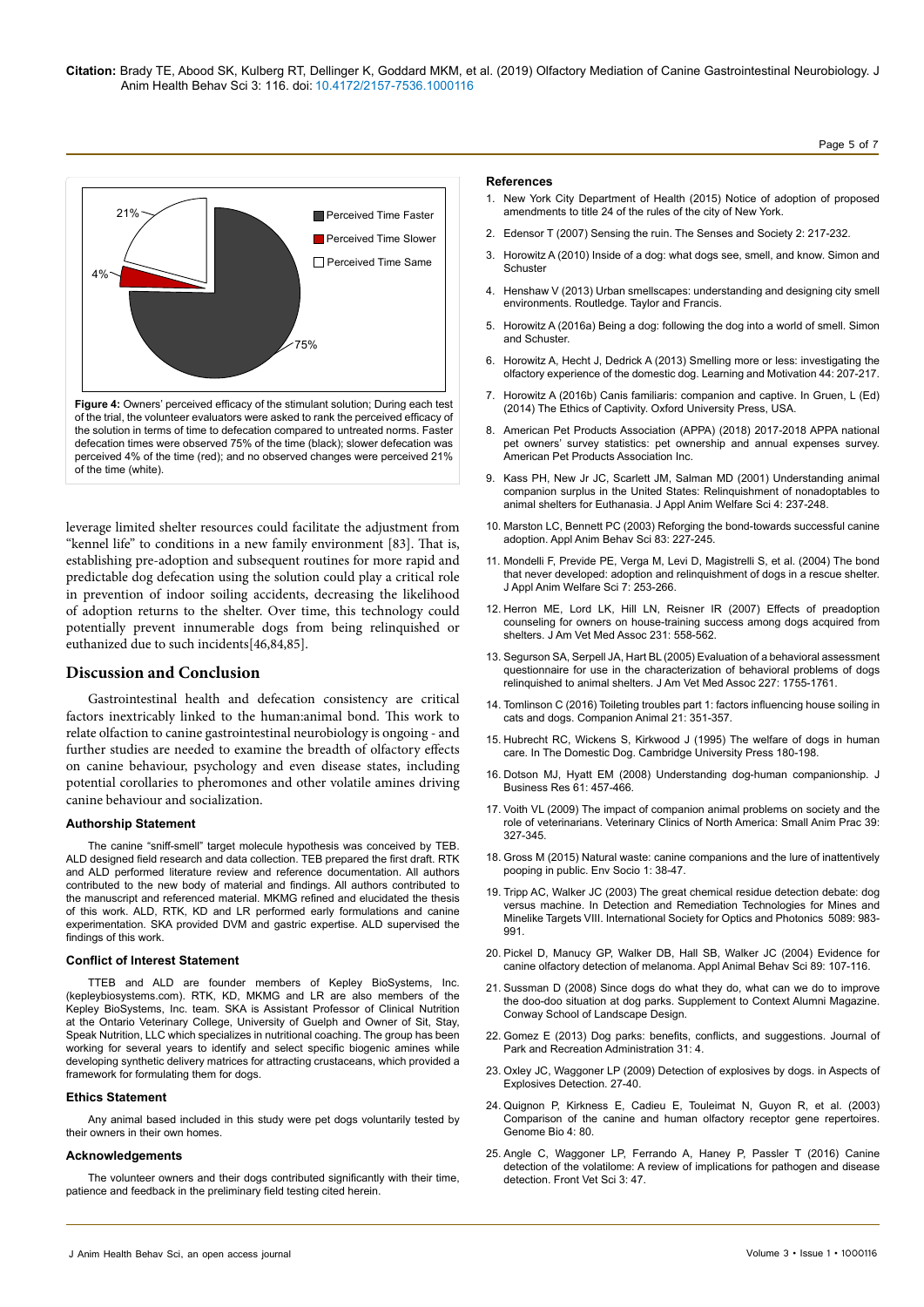- 26. [Marchal S, Bregeras O, Puaux D, Gervais R, Ferry B \(2016\) Rigorous training of](https://doi.org/10.1371/journal.pone.0146963) [dogs leads to high accuracy in human scent matching-to-sample performance.](https://doi.org/10.1371/journal.pone.0146963) [PLoS One 11: 2.](https://doi.org/10.1371/journal.pone.0146963)
- 27. [Duranton C, Horowitz A \(2018\) Let me sniff! nose work induces positive](https://www.sciencedirect.com/science/article/abs/pii/S0168159118304325) [judgment bias in pet dogs. Appl Ani Behav Sci 2: 3-5.](https://www.sciencedirect.com/science/article/abs/pii/S0168159118304325)
- 28. [Jenkins EK, DeChant MT, Perry EB \(2018\) When the nose doesn't know:](https://www.frontiersin.org/articles/10.3389/fvets.2018.00056/full) [canine olfactory function associated with health, management, and potential](https://www.frontiersin.org/articles/10.3389/fvets.2018.00056/full) [links to microbiota. Front Vet Sci 5: 56.](https://www.frontiersin.org/articles/10.3389/fvets.2018.00056/full)
- 29. [Lazarowski L, Foster ML, Gruen ME, Sherman BL, Fish RE, et al. \(2015\)](https://doi.org/10.1007/s10071-015-0894-9) [Olfactory discrimination and generalization of ammonium nitrate and structurally](https://doi.org/10.1007/s10071-015-0894-9) [related odorants in Labrador retrievers. Anim Cogn 18: 1255-1265.](https://doi.org/10.1007/s10071-015-0894-9)
- 30. [Jezierski T, Adamkiewicz E, Walczak M, Sobczyńska M, Górecka-Bruzda A,](http://dx.doi.org/10.1016/j.forsciint.2014.01.013) [et al. \(2014\) Efficacy of drug detection by fully-trained police dogs varies by](http://dx.doi.org/10.1016/j.forsciint.2014.01.013) [breed, training level, type of drug and search environment. Forensic Sci Int](http://dx.doi.org/10.1016/j.forsciint.2014.01.013) [237: 112-118.](http://dx.doi.org/10.1016/j.forsciint.2014.01.013)
- 31. [Furton KG, Caraballo NI, Cerreta MM, Holness HK \(2015\) Advances in the use](https://dx.doi.org/10.1098%2Frstb.2014.0262) [of odor as forensic evidence through optimizing and standardizing instruments](https://dx.doi.org/10.1098%2Frstb.2014.0262) [and canines. Philos Trans R Soc Lond B Biol Sci 370: 1674.](https://dx.doi.org/10.1098%2Frstb.2014.0262)
- 32. [Cuzuel V, Cognon G, Rival, I, Sauleau C, Heulard F, et al. \(2017\) Origin,](https://doi.org/10.1111/1556-4029.13394) [analytical characterization, and use of human odor in forensics. J Forensic Sci](https://doi.org/10.1111/1556-4029.13394) [62: 330-350.](https://doi.org/10.1111/1556-4029.13394)
- 33. [Moser E, McCulloch M \(2010\) Canine scent detection of human cancers: a](http://dx.doi.org/10.1016/j.jveb.2010.01.002) [review of methods and accuracy. J Vet Behav 5: 145-152.](http://dx.doi.org/10.1016/j.jveb.2010.01.002)
- 34. [Cornu JN, Cancel TG, Ondet V, Girardet C, Cussenot O \(2011\) Olfactory](https://doi.org/10.1016/j.eururo.2010.10.006) [detection of prostate cancer by dogs sniffing urine: a step forward in early](https://doi.org/10.1016/j.eururo.2010.10.006) [diagnosis. Euro Urology 59: 197- 201.](https://doi.org/10.1016/j.eururo.2010.10.006)
- 35. [Taverna G, Tidu L, Grizzi F, Torri V, Mandressi A, et al. \(2015\) Olfactory system](https://doi.org/10.1016/j.juro.2014.09.099) [of highly trained dogs detects prostate cancer in urine samples. J Urol 193:](https://doi.org/10.1016/j.juro.2014.09.099) [1382-1387.](https://doi.org/10.1016/j.juro.2014.09.099)
- 36. [Pacik D, Plevova M, Urbanova L, Lackova Z, Strmiska V, et al. \(2018\)](https://doi.org/10.1038/s41598-018-23072-4) [Identification of sarcosine as a target molecule for the canine olfactory detection](https://doi.org/10.1038/s41598-018-23072-4) [of prostate carcinoma. Sci Rep 8: 4958.](https://doi.org/10.1038/s41598-018-23072-4)
- 37. [Fischer TC, Johnen D, Nehls I, Becker R \(2018\) A proof of concept: are](https://doi.org/10.3389/fvets.2018.00052) [detection dogs a useful tool to verify potential biomarkers for lung cancer?](https://doi.org/10.3389/fvets.2018.00052) [Front Vet Sci 5: 52.](https://doi.org/10.3389/fvets.2018.00052)
- 38. [Walker DB, Walker JC, Cavnar PJ, Taylor JL, Pickel DH, et al. \(2006\)](http://dx.doi.org/10.1016/j.applanim.2005.07.009) [Naturalistic quantification of canine olfactory sensitivity. Appl Animal Behav Sci](http://dx.doi.org/10.1016/j.applanim.2005.07.009) [97: 241-254.](http://dx.doi.org/10.1016/j.applanim.2005.07.009)
- 39. [Osterkamp T \(2011\) K9 Water searches: scent and scent transport](https://doi.org/10.1111/j.1556-4029.2011.01773.x) [considerations. J Forensic Sci 56: 907-912.](https://doi.org/10.1111/j.1556-4029.2011.01773.x)
- 40. [Papet LE, Ensminger J, Jezierski T \(2016\) Canine olfaction science and law:](https://www.crcpress.com/Canine-Olfaction-Science-and-Law-Advances-in-Forensic-Science-Medicine/Jezierski-Ensminger-Papet/p/book/9781482260236) [advances in forensic science, medicine, conservation, and environmental](https://www.crcpress.com/Canine-Olfaction-Science-and-Law-Advances-in-Forensic-Science-Medicine/Jezierski-Ensminger-Papet/p/book/9781482260236) [remediation. CRC press.](https://www.crcpress.com/Canine-Olfaction-Science-and-Law-Advances-in-Forensic-Science-Medicine/Jezierski-Ensminger-Papet/p/book/9781482260236)
- 41. [Swindells M \(2016\) The use of dogs in missing persons investigations. In:](https://link.springer.com/chapter/10.1007%2F978-3-319-40199-7_19#citeas) [Morewitz S., Sturdy Colls C. \(eds\) Handbook of Missing Persons. Springer,](https://link.springer.com/chapter/10.1007%2F978-3-319-40199-7_19#citeas) [Cham.](https://link.springer.com/chapter/10.1007%2F978-3-319-40199-7_19#citeas)
- 42. [Stefanuto PH, Rosier E, Tytgat J, Focant JF, Cuypers E \(2017\) Profiling](http://dx.doi.org/10.1002/9781118953358.ch3) [volatile organic compounds of decomposition. In Eline M. J. Schotsmans](http://dx.doi.org/10.1002/9781118953358.ch3) Nicholas Márquez□Grant Shari L. Forbes (Eds.), Taphonomy of Human [Remains:Forensic Analysis of the Dead and the Depositional Environment.](http://dx.doi.org/10.1002/9781118953358.ch3) [Wiley Online Library.](http://dx.doi.org/10.1002/9781118953358.ch3)
- 43. Adams DR, Wiekamp MD (1984) The canine vomeronasal organ. J Anat 138: 771.
- 44. [Halpern M \(1987\) The organization and function of the vomeronasal system.](https://doi.org/10.1146/annurev.ne.10.030187.001545) [Ann Rev Neurosci 10: 325-362.](https://doi.org/10.1146/annurev.ne.10.030187.001545)
- 45. [Keverne EB \(1999\) The vomeronasal organ. Science 286: 716-720.](https://science.sciencemag.org/content/286/5440/716)
- 46. [Pageat P, Gaultier E \(2003\) Current research in canine and feline pheromones.](http://dx.doi.org/10.1016/S0195-5616(02)00128-6) [Vet Clinics: Small Animal Prac 33: 187-211.](http://dx.doi.org/10.1016/S0195-5616(02)00128-6)
- 47. [Halpern M, Martınez MA \(2003\) Structure and function of the vomeronasal](http://dx.doi.org/10.1016/S0301-0082(03)00103-5) [system: an update. Progress in Neurobiology 70: 245-318.](http://dx.doi.org/10.1016/S0301-0082(03)00103-5)
- 48. [Coli A, Stornelli MR, Giannessi E \(2016\) The dog vomeronasal organ: a review.](https://doi.org/10.4454/db.v2i1.27) Dog Behavior 2: 24-31
- 49. [Aldrich G, Koppel K \(2015\) Pet food palatability evaluation: a review of](https://doi.org/10.3390/ani5010043)

[standard assay techniques and interpretation of results with a primary focus on](https://doi.org/10.3390/ani5010043)  [limitations. Animals 5: 43-55.](https://doi.org/10.3390/ani5010043)

Page 6 of 7

- 50. [Hare B, Woods V \(2013\) The genius of dogs. Oneworld Publications.](https://oneworld-publications.com/the-genius-of-dogs.html)
- 51. [Guarner F, Malagelada JR \(2003\) Gut flora in health and disease. Lancet 361:](https://doi.org/10.1016/S0140-6736(03)12489-0)  [512-519.](https://doi.org/10.1016/S0140-6736(03)12489-0)
- 52. [Lyte M, Li W, Opitz N, Gaykema RP, Goehler LE \(2006\) Induction of anxiety-like](http://dx.doi.org/10.1016/j.physbeh.2006.06.019)  [behavior in mice during the initial stages of infection with the agent of murine](http://dx.doi.org/10.1016/j.physbeh.2006.06.019)  [colonic hyperplasia citrobacter rodentium. Physio Behavior 89: 350-357.](http://dx.doi.org/10.1016/j.physbeh.2006.06.019)
- 53. Bravo JA, Forsythe P, Chew MV, Escaravage E, Savignac HM, et al. (2011) Ingestion of lactobacillus strain regulates emotional behavior and central gaba receptor expression in a mouse via the vagus nerve. Proceedings of the National Academy of Sciences.
- 54. Cryan JF, O'Mahony SM (2011) The microbiome□gut□brain axis: from bowel to [behavior. Neurogastroenterol Motil 23: 187-192.](https://doi.org/10.1111/j.1365-2982.2010.01664.x)
- 55. [Foster JA, Neufeld KA \(2013\) Gut-brain axis: how the microbiome influences](https://doi.org/10.1016/j.tins.2013.01.005)  [anxiety and depression. Trends in Neurosci 36: 305-312.](https://doi.org/10.1016/j.tins.2013.01.005)
- 56. Quigley EM (2013) Gut bacteria in health and disease. Gastroenterol Hepatol 9: 560-569.
- 57. [Carabotti M, Scirocco A, Maselli MA, Severi C \(2015\) The gut-brain axis:](https://www.ncbi.nlm.nih.gov/pmc/articles/PMC4367209/)  [interactions between enteric microbiota, central and enteric nervous systems.](https://www.ncbi.nlm.nih.gov/pmc/articles/PMC4367209/)  [Ann Gastroenterol 28: 203-209.](https://www.ncbi.nlm.nih.gov/pmc/articles/PMC4367209/)
- 58. [Sarna SK \(1991\) Physiology and pathophysiology of colonic motor activity.](https://link.springer.com/article/10.1007%2FBF01311244)  [Digestive Dis Sci 36: 827-862.](https://link.springer.com/article/10.1007%2FBF01311244)
- 59. [Bayliss WM, Starling EH \(1899\) The movements and innervation of the small](https://doi.org/10.1113/jphysiol.1899.sp000752)  [intestine. The Jo Physio 24: 99-143.](https://doi.org/10.1113/jphysiol.1899.sp000752)
- 60. [Neri M, Phillips S, Fich A \(1991\) Measurement of tone in canine colon. J Physiol](http://dx.doi.org/10.1152/ajpgi.1991.260.3.G505)  [260: 505-511.](http://dx.doi.org/10.1152/ajpgi.1991.260.3.G505)
- 61. [Andrews PL \(1992\) Physiology of nausea and vomiting. Br J Anesth 69: 2S-19S.](https://bjanaesthesia.org/article/S0007-0912(17)45957-5/pdf)
- 62. [Dorland WA \(2011\) Dorland's illustrated medical dictionary \(32 Edn\): Dorland's](https://www.elsevier.com/books/dorlands-illustrated-medical-dictionary/dorland/978-1-4160-6257-8)  [Illustrated Medical Dictionary. Elsevier Health Sciences.](https://www.elsevier.com/books/dorlands-illustrated-medical-dictionary/dorland/978-1-4160-6257-8)
- 63. [Vilà C, Maldonado JE, Wayne RK \(1999\) Phylogenetic relationships, evolution,](https://doi.org/10.1093/jhered/90.1.71)  [and genetic diversity of the domestic dog. J Heredity 90: 71-77.](https://doi.org/10.1093/jhered/90.1.71)
- 64. Perrault KA, Stefanuto PH, Stuart BH, Rai T, Focant JF, et al. (2015) Detection [of decomposition volatile organic compounds in soil following removal of](http://dx.doi.org/10.1007/s12024-015-9693-5)  [remains from a surface deposition site. Forensic Sci Med Pathol 11: 376-387.](http://dx.doi.org/10.1007/s12024-015-9693-5)
- 65. [Preti G, Muetterties EL, Furman JM, Kennelly JJ, Johns BE \(1976\) Volatile](http://dx.doi.org/10.1007/BF00987740)  [constituents of dog \(Canis familiaris\) and coyote \(Canis latrans\) anal sacs. J](http://dx.doi.org/10.1007/BF00987740)  [Chem Ecol. 2: 177-186.](http://dx.doi.org/10.1007/BF00987740)
- 66. [Su CY, Menuz K, Carlson JR \(2009\) Olfactory perception: receptors, cells, and](http://dx.doi.org/10.1016/j.cell.2009.09.015)  [circuits. Cell 139: 45-59.](http://dx.doi.org/10.1016/j.cell.2009.09.015)
- 67. [Li Q, Liberles SD \(2015\) Aversion and attraction through olfaction. Current Bio](http://dx.doi.org/10.1016/j.cub.2014.11.044)  [25: 120- 129.](http://dx.doi.org/10.1016/j.cub.2014.11.044)
- 68. [Liberles SD \(2015\) Trace amine-associated receptors: ligands, neural circuits,](http://dx.doi.org/10.1016/j.conb.2015.01.001)  [and behaviors. Curr Opinion Neurobiol 34: 1-7.](http://dx.doi.org/10.1016/j.conb.2015.01.001)
- 69. [Dellinger A, Plotkin J, Duncan B, Robertson L, Brady T, et al. \(2016\) A synthetic](https://doi.org/10.1016/j.gecco.2016.07.001)  [crustacean bait to stem forage fish depletion. Global Eco and Cons 7: 238-244.](https://doi.org/10.1016/j.gecco.2016.07.001)
- 70. [Dunbar IF \(1977\) Olfactory preferences in dogs: the response of male and](http://dx.doi.org/10.1016/S0091-6773(77)91079-3)  [female beagles to conspecific odors. Behav Biol 20: 471-481.](http://dx.doi.org/10.1016/S0091-6773(77)91079-3)
- 71. [Brian JL \(1990\) The filthiest show in town: sex and death. The Aus J Anthro 1:](https://doi.org/10.1111/j.1757-6547.1990.tb00382.x)  [180-191.](https://doi.org/10.1111/j.1757-6547.1990.tb00382.x)
- 72. Ellis JL, Thomason J, Kebreab E, Zubair K, France J (2009) Cranial dimensions and forces of biting in the domestic dog. J Anatomy 214: 362-373.
- 73. [Colard T, Delannoy Y, Naji S, Gosset D, Hartnett K, et al. \(2015\) Specific](https://doi.org/10.1111/1556-4029.12684)  [patterns of canine scavenging in indoor settings. J Forensic Sci 60: 495-500.](https://doi.org/10.1111/1556-4029.12684)
- 74. [Karaus M, Sarna SK \(1987\) Giant migrating contractions during defecation in](https://www.gastrojournal.org/article/0016-5085(87)90966-8/pdf)  [the dog colon. Gastroenterology 92: 925-933.](https://www.gastrojournal.org/article/0016-5085(87)90966-8/pdf)
- 75. [Matsufuji H, Yokoyama J \(2003\) Neural control of the internal anal sphincter](https://doi.org/10.1540/jsmr.39.11)  [motility. J Smooth Muscle Res 39: 11-20.](https://doi.org/10.1540/jsmr.39.11)
- 76. [Bhadra N, Mortimer JT \(2005\). Selective block of external anal sphincter](https://doi.org/10.1111/j.1365-2982.2005.00678.x)  [activation during electrical stimulation of the sacral anterior roots in a canine](https://doi.org/10.1111/j.1365-2982.2005.00678.x)